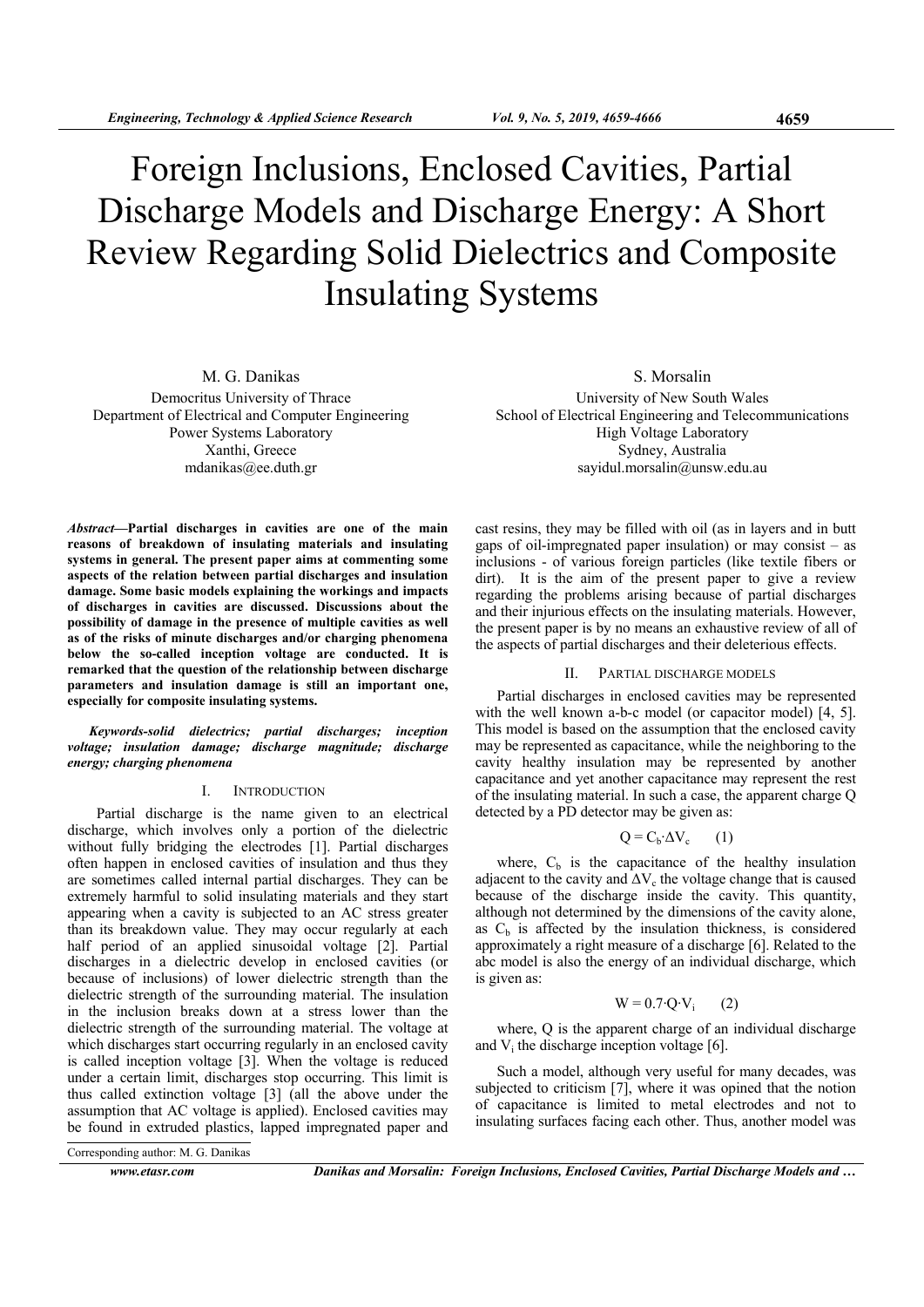proposed, named Pedersen's model [7], based on electromagnetic theory:

$$
Q = k \cdot \Omega \cdot \varepsilon_r \cdot \varepsilon_0 \cdot (E_i - E_l) \nabla \lambda_0 \qquad (3)
$$

where, Q is the charge induced on the measuring electrode by the partial discharge in a cavity, k the cavity geometric factor,  $\Omega$  the cavity volume,  $E_i$  the inception electric field for streamer inception,  $E_1$  the limiting electric field for ionization,  $\varepsilon_r$  the relative permittivity of the surrounding solid insulating material,  $\varepsilon_0$  the permittivity of the free space and  $\nabla \lambda_0$  the function which gives the ratio of the electric field at the position of the cavity (in the absence of the cavity) to the voltage between the electrodes. The quantity  $(E_i-E_l)$  is calculated in terms of the streamer criterion, i.e.:

$$
(E_i/p) = (1 + B/\sqrt{2} \cdot a \cdot p) E_i/p \qquad (4)
$$

where, B is a constant characteristic for the gas in the cavity, a the radius of the cavity and p the pressure in the cavity. As discussed in [8], the merit of (3) is that the charge Q is related to a variety of parameters. This model was referring to streamer type discharges. Such a model was preceded by the model proposed in [9]. According to that model, the apparent charge Q is given from the following equation:

$$
Q = \varepsilon_r \cdot \varepsilon_0 \cdot E_2 \cdot \gamma \cdot V / l_a \qquad (5)
$$

where  $\varepsilon_r$  and  $\varepsilon_0$  as in (3), V is the volume of the cavity,  $\gamma$  is the  $\lambda_0$ ,  $E_2$  is the partial discharge inception voltage according to Paschen's law and  $l_a$  the geometry factor depending on the axis ratio of the cavity. It is evident from (5) that this model refers mainly to Townsend type of discharges (since it considers the partial discharge inception stress from Paschen's law viewpoint). In actual fact, the models of [7] and [9] have a number of common parameters.

Criticism of Pedersen's model came from [8, 10], where it was pointed out that Pedersen's model is valid for initial experimental conditions and that (3), which is vital to the model, assumes a breakdown in a uniform gap (cavity breakdown, however, is not, strictly speaking breakdown, but it leads to redistribution of charges on the surface of the cavity). Subsequent criticism came from [11], where it was indicated that a direct correlation between the space charges and the change of capacitance exists and that the criticism against the change of the capacitance of the system in relation to space charges has been opposed by utilizing Pedersen's equations. However, it must be mentioned that –as far as some experimental results with enclosed cavities in polymers are concerned– Pedersen's model fared quite well (in comparison to the capacitor model) and gave closer theoretical discharge values to the experimental ones [12-14]. On the other hand, one should point out that in these experiments [12-14], only partial discharges under initial experimental conditions were investigated.

### III. CONSEQUENCES OF PARTIAL DISCHARGES

Quite early, there were experiments with plane discs from clean polyethylene having small cylindrical cavities and a uniform electrode arrangement [15]. The author of [15] calculated that about  $10-15$  cm<sup>3</sup> of polyethylene was eroded by each discharge having a magnitude of 10 pC. The deterioration

was dramatically increased if the applied voltage was raised above the inception voltage. In yet another work [16], the same researcher pointed out that among the main factors affecting the rate of deterioration of an insulating material are the ratio of the applied voltage to the discharge inception voltage, the magnitude and energy of the discharges, the waveform and frequency of the applied voltage, the resistance of the material both to the discharge erosion and to chemical attack by the byproducts generated by the discharge and finally the electrical and chemical characteristics of the ambient medium. (resonance of the work – mentioned in [15, 16] - on the effect of the waveform of the applied voltage can be found in [17] and also in a more recent work [18], where there was an investigation on partial discharges in rotating machine insulation). The energy of discharges affects the local temperature rise at the point of impact of the discharges, and subsequently the value of the local dielectric strength is attained [19]. Differences in discharge characteristics and time to breakdown arise if the cavity is (a) sealed or ventilated, and (b) surrounded by the insulation or adjacent to a conductor. Moreover, conditions of pressure and temperature used during the processing of polymers (molding, curing) may greatly affect their "molecular packing" and consequently their resistance to discharge channels [20].

Investigation of the behavior of discharges in air gaps facing solid insulation indicated that an increase of discharge magnitude with increasing voltage, which was explained in terms of a continuous recombination and neutralization of deposited surface charges which will reduce the shielding effect [21]. Such a phenomenon will keep the discharge going and will cause a fresh and greater generation of surface charge. Testing artificial and natural cavities in insulating materials (polyethylene and polyethylene terephthalate), the author of [22] found that the inception voltage of natural cavities formed in polyethylene was two to four times the calculated inception voltage, assuming that the electric field is uniform in the cavity. Oxalic acid crystals and water vapor, when present in the cavity, are factors of serious deterioration of the material. Confirmation of the above can be seen in [23], where it was stated that chemical byproducts contribute to charge deposition on the cavity inner walls and, thus, to the modification of discharge magnitudes in subsequent discharges.

Internal cavities with discharges cause lesser damage compared to cavities undergoing discharges, which are adjacent to electrodes [24]. This has been observed also in [15]. Discharges in cavities with a large diameter/depth ratio cannot extinguish as in cavities with a small diameter/depth ratio. The former type of cavity is likely to have the more injurious effect on the insulation. In [23], it was reported that for very small cavities, the inception voltage decreases as the cavity depth increases, following the Paschen curve of breakdown, thus agreeing with [24]. The increase of the number of discharges per unit time with frequency, the increase of the number of discharges with increasing electric stress in the dielectric, the increase discharge magnitude with increasing depth of the cavity as well as with its area, all these were observed experimentally in [6]. Recent research indicated that, although an increase in cavity diameter causes more discharges of large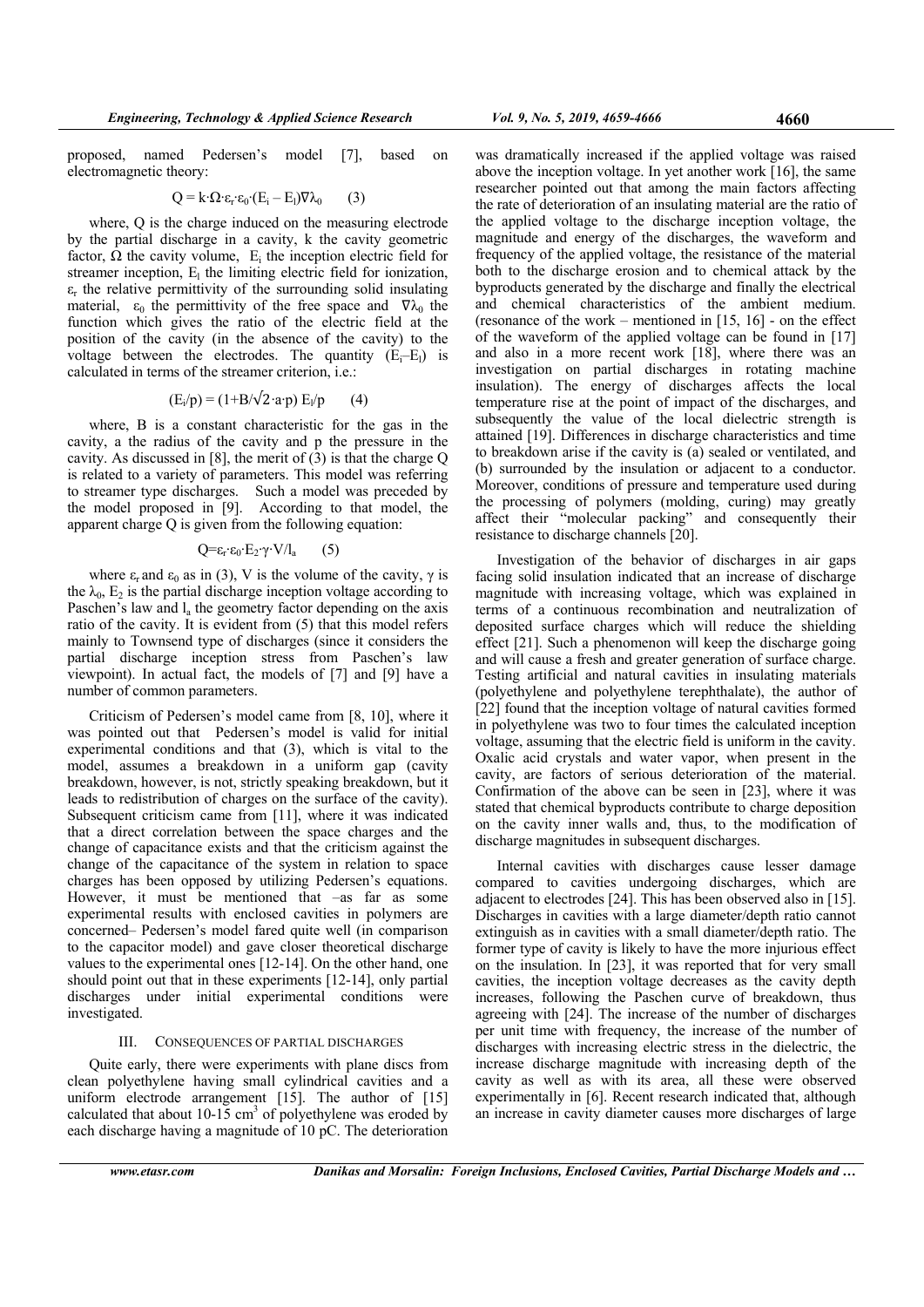The authors of [26], working with a non-uniform electrode system and polyethylene samples, observed that the main chemical change occurring in polyethylene when exposed to discharge activity are crosslinking, increase in unsaturation and hydrogen evolution. The rate of chemical change depends on the total discharge energy and concentration of end products. The total volume of hydrogen V (in ml) in a system at a time of t seconds is empirically given by:

# $V=\sqrt{2\cdot K\cdot t}$  (6)

where, K is the hydrogen evolution coefficient which is directly proportional to the total discharge energy per cycle. Furthermore, in [26] it was pointed out that semiconducting surface films play a significant role in retarding the ultimate failure of the insulation, agreeing in this respect with [6].

The discharge rate rises almost linearly with the applied voltage irrespective of the gap setting and vapor pressure in a spark gap [27]. It was also reported that the discharge process in artificial cavities is more constant than that in natural cavities. The relation between discharge energy and insulation damage is a subject which was and is a vital one for the insulation community. In [28], it was thought preferable to measure continuously both discharge magnitudes and repetition rates in order to better correlate discharge damage with discharge activity rather than measure either the maximum discharge magnitude or the total discharge energy. Later research by the same author [29] confirmed the above conclusions with a variety of insulating materials, such as epoxy resin, polyethylene and mica under AC conditions.

Research in internal discharges in artificial cavities in polyethylene [30], reported that discharges generally decrease in magnitude and repetition rate with time and that absorbed water can greatly influence the pattern of discharges. The decrease of repetition rate of discharges with time happens because of a voltage decrease on the side wall due to the decline of the side wall resistance in the cylindrical cavity. The apparent charge of maximum discharge  $(Q_a)$  in a cylindrical cavity is given by

$$
Q_a = \varepsilon_0 \cdot \varepsilon^* \cdot (V_{GO} \cdot S)/(D - d) \tag{7}
$$

where,  $\varepsilon^*$  is the specific dielectric constant of the material, D is the thickness of the whole specimen and d the cavity depth, S being the area of the cavity and  $V_{GO}$  the inception voltage of the cavity.  $Q_a$  decreases with time because the discharging area is narrowed by the development of low resistance to inner top and bottom surfaces. On the same line of research, it was reported that the impulse inception stress increases with decreasing cavity diameter at constant cavity depth as well as with decreasing depth at constant diameter [31]. The inner workings of discharges in enclosed cavities were the questions tackled in [32], where it was observed that the nature of internal discharges is greatly affected by the assembly of the electrode system and the adhesion of the films and that such discharges become unstable with time, resulting thus in extremely long lifetimes. Such observations were confirmed in [33], where it was reported that the internal

surface of the cavity is subjected to physical damage or erosion, or a change in surface electrical resistivity. Pressure change may also occur, again affecting internal discharge activity. Such factors are responsible for the apparent characteristics of discharges in cavities, i.e. their intermittency, cessation and resumption. Furthermore, in [34] it was pointed out by the same authors that gas pressure plays a determining role for internal discharges and, moreover, the question of multiple cavities formed by thermal expansion in extruded cables was discussed.

Experimenting with different arrangements and liquid nitrogen impregnated taped cable insulation, some researchers [35] postulating that discharges occur within bubbles and indicated that the logarithm of the discharge magnitude increases linearly with stress. They proposed that the applied voltage  $V_a$ , the inception voltage  $\bar{V}_i$ , M the discharge magnitude and K a constant, are related through the following equation:

$$
V_a = V_i + K \cdot lnM \qquad (8)
$$

Performing similar experiments, the authors of [36] indicated that the discharge inception voltage depends on the product of butt gap depth and helium density. Discharges start from a point in a butt gap. The probability of the presence of such a point depends on the gap area. In yet another study with pressboard/oil insulation [37], it was shown that, whereas an increase in the magnitudes of discharges by increasing the applied voltage is possible, a decrease of discharge magnitudes is also possible owing to the volume of discharges taking place in gas bubbles in such an arrangement. Discharges start always in the electrically weaker medium, agreeing in this respect with [36]. Moreover, deterioration of the surface of the pressboard is in most cases a necessary condition in order that dangerous discharges will appear in its volume causing thus ultimate failure.

The dependence of discharge inception voltage both on pressure inside the cavity and on cavity diameter was noted in [38]. In fact, it was noted that the discharge inception voltage decreased at low pressures and with increasing cavity diameter, whereas the extinction voltage depends on the conditions of charges trapped on the surface of the dielectric. Similar observations were made some years later [39]. In [39], it was also reported that, under the assumption that the insulation is subjected to combined electrical and thermal stresses, a large cavity gas pressure reduction rate is accompanied by a short time-to-breakdown, whereas a small pressure reduction rate is typical for long times-to-breakdown. In other words, the cavity gas pressure does reflect the ageing rate of polymer specimens. Some researchers noted also a dependence of both inception and extinction voltages on pressure [40]. Electrode design and material processing play also a deciding role according to [40], something also noticed in [32].

A direct relationship between discharge intensity and the rate at which deterioration is taking place in an enclosed cavity was noted in [41]. This relationship was confirmed in yet another study by the same author [42], where it was also observed that discharges initially of large magnitudes decrease with time. Such conclusions were in agreement with [43], that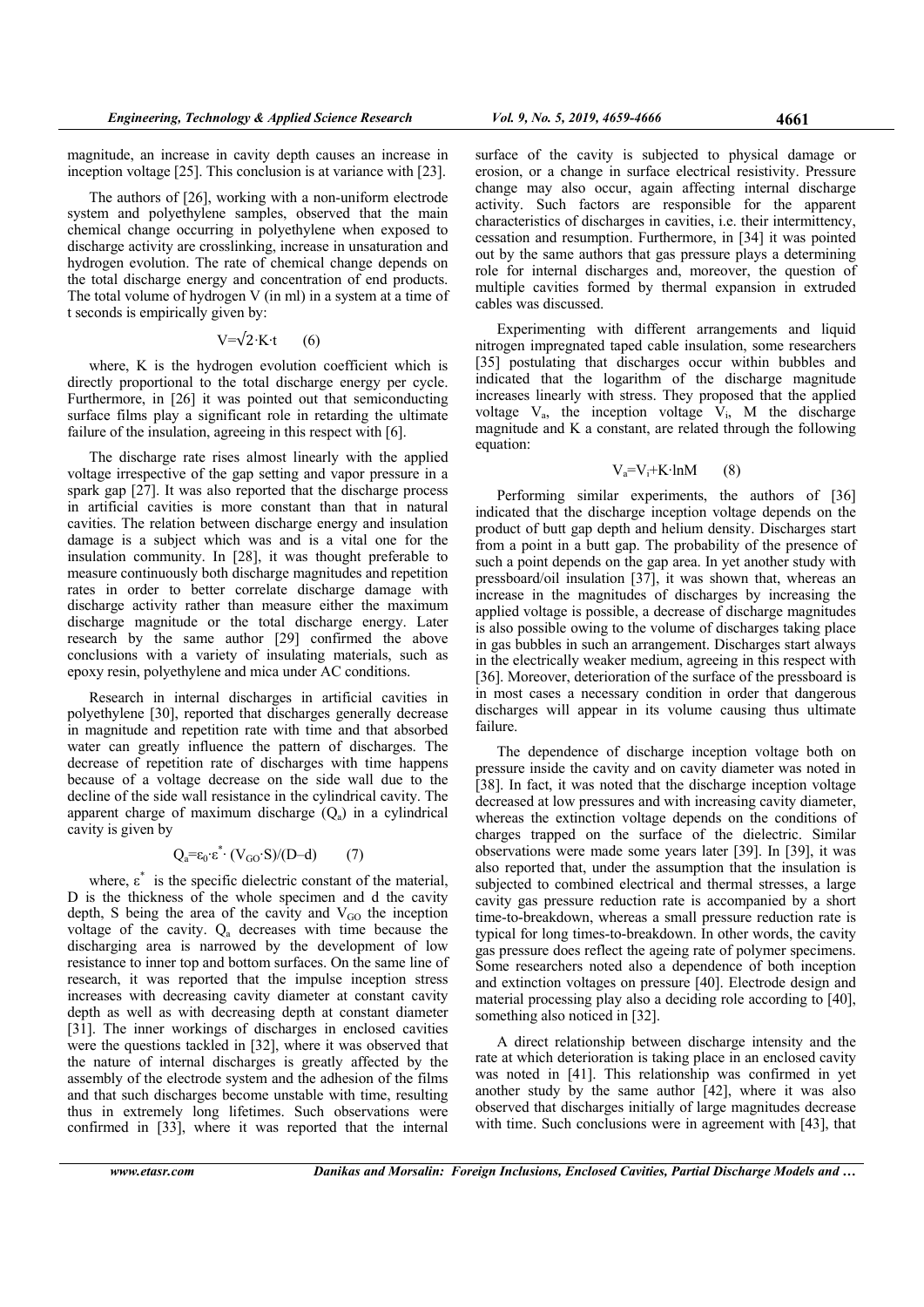suggested that the area associated with each discharge decreases with time and this can happen if the discharges occur between sites where degradation products accumulate. As the degradation products spread over the surface of the cavity, smaller areas between them are available to discharges. Further confirmation of the above was given in [44], where it was reported that the cavity area affected by a discharge is usually much smaller than the area of the whole cavity in which it occurs, and consequently the discharge site is not uniformly discharged.

A study of gaseous degradation products of corona exposed low density polyethylene showed that two degenerative processes were in action [45]: a) crosslinking of polyethylene which may be due to ultraviolet radiation and electrons, crosslinking being evidenced by hydrogen evolution, and b) erosion of polyethylene, which may be due to ion bombardment resulting in organic gases being evolved (CO, CO2, CH4). Higher temperatures evolve smaller amounts of organic gases since at higher temperatures molecules can dissipate more of the mechanical energy through segmental motion rather than by means of bond breaking processes (e.g. erosion). In [46], the effect of polarity for cylindrical cavities is remarkable only when the applied voltage is equal to the inception voltage, otherwise, as the applied voltage becomes three or four times larger than the inception voltage, the polarity effect almost disappears. This can be explained as at higher voltages, important secondary phenomena, such as photoionization and dissociation of negative ions formed by the preceding discharges, originate from the gas phase and not from the metal electrodes.

The subject of the relation between discharge energy and insulation damage was treated in [47]. The authors found a relationship between the loss of weight and the dissipated power of discharges. They rejected the notion of the importance of isolated discharges and their relation with insulation damage. Their work was in agreement with [29, 48]. In [49], discharge magnitudes were shown to decrease with the thickness of cavity, whereas they tend to increase with the cavity diameter. The experimental data of [49] are in accordance with those published in [24] but they were at variance with those published in [6]. An approach similar to the one adopted in [47] was also adopted in [50, 51], where, investigating a complex insulation system (consisted of Uniaxially Orientated Polyethylene Tapes (UOPE) and Doecylbenzene oil, the total discharge energy was correlated quite well with the surface area damage of the UOPE tapes (in fact the correlation coefficient between the aforementioned two quantities was in the region of 0.71–0.97, which is considered to be quite satisfactory). It is true, however, that, in such complex insulating systems, besides the surface area damage in the aforementioned work, other deteriorating mechanisms may take place, such as evolution of gases [52]. Moreover, different types of discharges may cause increase or decrease of the gaseous evolution [52]. A more recent publication [53], is in accordance with [52] (albeit using a different electrode arrangement and different insulating materials), pointing out that three types of internal discharges are identified during ageing tests, namely, the first stage of discharges is linked to the streamer-type, the second stage to the Townsend-type and

the third stage to the swarming pulsive micro-discharges (SPMD).

The questions of sample thickness, cavity size and partial discharges were treated in [54]. It was shown that with larger specimens, the probability of having bigger cavities increases, and hence a longer free path for the ionization products. Thicker specimens have normally higher discharge activity than thinner ones, for the same value of applied electric field. Relevant to the above, and confirming [54], is work performed some years earlier, where it was reported that thicker insulation needs more sensitive discharge detection equipment. Moreover, the latter conclusion is valid independently of the sort of the enclosed cavity in the insulation, and independently of the discharge model used for the interpretation of the discharge events inside the cavity [55, 56]. Deteriorating results because of discharge activity in enclosed cavities were noted in [57], where it was reported that the rate of deterioration increases with an increase in concentration of discharges. Deep erosion may ensue with an instability in the dielectric-gas interface. Such a phenomenon may have as a result subsequent discharges to the same site. The observations of [57] were confirmed in a very recent paper [58]. Further confirmation of the above was offered in [59], where the authors carried out a micro-analysis of chemical byproducts regarding the local erosion in enclosed cavities. Localized spots are determined by their chemical byproducts. Oxidative degradation mechanisms are at work and as such they change the discharge patterns.

Important observations regarding the creation of cavities from enclosed conductive contaminants were given in [60]. The authors postulated that high electric stresses develop at the tip of such contaminants and therefore high-energy electrons are injected into the bulk at the negative polarity and trapped electrons are extracted towards the tip at the positive polarity. Such a phenomenon, when repeated in each cycle of the AC voltage, causes a small degraded area at the tip of the contaminant and with the passage of time may render a cavity, which finally may lead to deterioration paths. It should be noted that the ideas about the injection and extraction of charge carriers in [60] could also be seen in earlier publications [30, 33, 34]. Elaborating on the internal discharges, yet another researcher dealt with their two main mechanisms, namely Townsend-like discharges and streamer-like discharges [61]. His research indicated that active species from one half cycle can generate initiating electrons on the next, in accordance with [30, 33-34].

The deteriorating effects of discharges depend on the insulating materials, as shown in [62], where it was observed that discharge activity may lead to depolymerization of silicone rubbers. Indeed, discharge activity in RTV silicone rubber affected the propensity of macromolecular chains to crystallize at very low temperatures more than in HTV silicone rubber. A relatively recent paper [63] indicated the relationship between applied voltage and discharge intensity and also the relationship between discharge intensity and discharge energy. The discharge energy increases almost linearly with discharge intensity, with the authors noting that even a small discharge whose magnitude is 15 pC, at an inception voltage of 0.8 kV, will release energy of 8.48 x 10-9 joules. There was, however,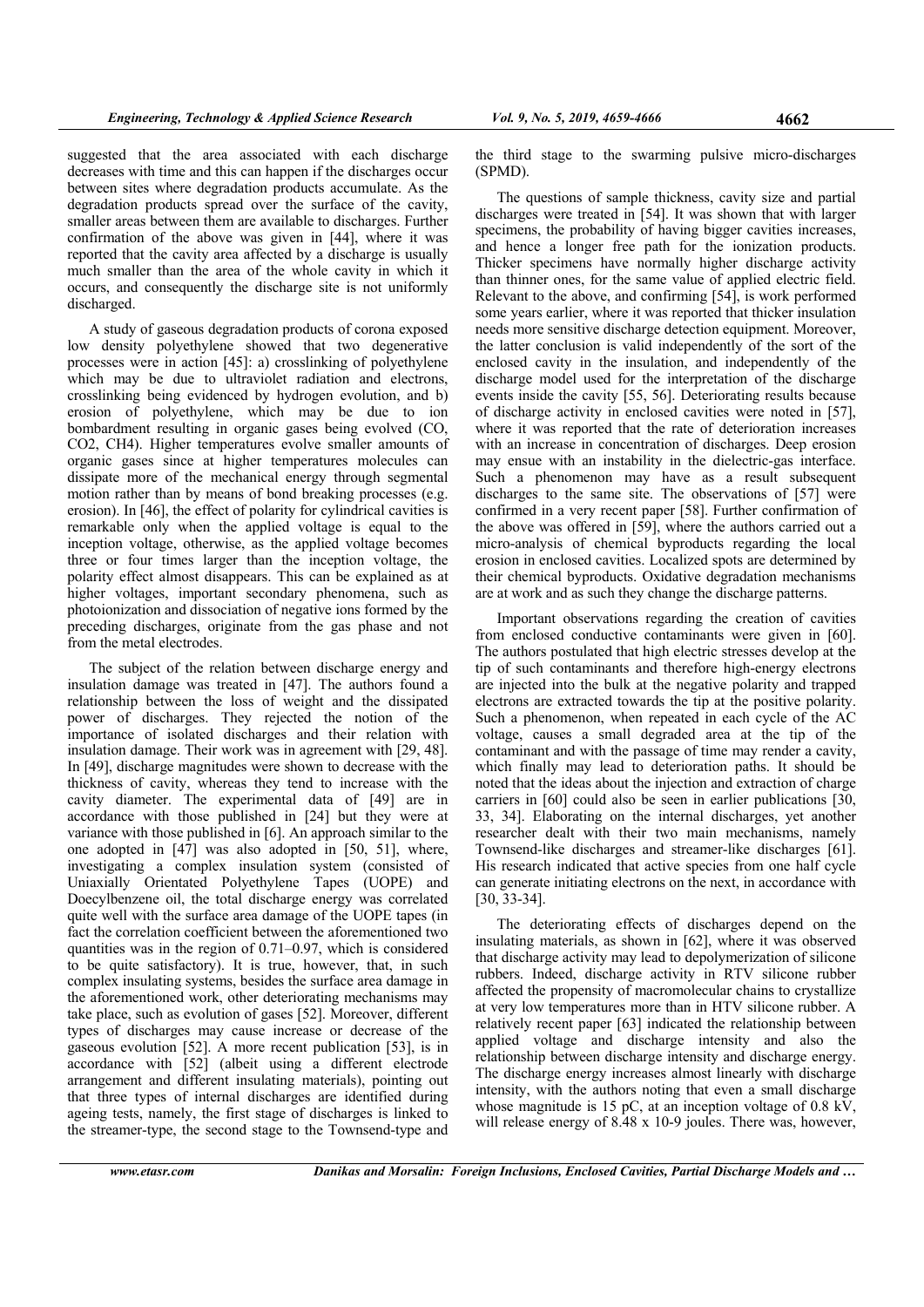no relationship given between discharge energy and insulation damage.

The relationship between cavity diameter and discharge magnitude for enclosed cavities was discussed in some recent publications [64, 65]. Both of them indicated an increase of partial discharge magnitude with cavity diameter and also a decrease of discharge inception voltage with cavity diameter. Such results, albeit with different insulating materials, were in agreement with previous work [24]. The series resistance in the HV circuit has as task to limit the current in the transformer secondary between the HV transformer and the test cell, especially when we are concerned with laboratory experiments. As was noted in [66], the resistance is usually calculated by considering the maximum voltage available and the maximum current allowed. This on one hand has as a result to limit the damage in case of breakdown, but on the other hand the choice of the series resistance also affects the partial discharge activity. The series resistance is an important parameter in determining the current flowing through the test cell as well as the waveforms induced on the test cell's terminals. Since the discharge magnitude or current induced at the terminals is dependent on the current flowing through the HV side, it follows that a smaller current on the HV side will result in a decrease of the individual discharge current pulses.

### IV. PARTIAL DISCHARGES AND MULTIPLE CAVITIES

From the above –non exhaustive- review, it is evident that there is a number of factors affecting the discharge behavior inside enclosed cavities and, consequently, the insulation damage. It is also evident that –especially for laboratory experiments– numerous researchers are confined in the study of only one well defined enclosed cavity. This is logical since the primary aim is to understand the discharge activity in one cavity before one proceeds to the study of more complex insulating systems. In real life, however, multiple cavities may be present. Earlier research in this direction revealed that in the case of adjacent enclosed cavities in an insulating sample, a triggering mechanism may be at work, i.e. an eventual breakdown in one cavity may trigger breakdown in a second one, and so on [67, 68]. As was noted earlier [69-71], although the waveform of the recorded discharge pulses may not differ greatly between an isolated cavity and two (or three) adjacent cavities, the apparent charge recorded is different. This precisely may suggest that a triggering mechanism may be at work.

## V. INFLUENCE OF VERY SMALL PARTIAL DISCHARGES

Very small discharges may damage an insulation, as suggested earlier in [29] and also in [50, 51], where it was pointed out that such discharges may have a cumulative effect, which with time will produce more material degradation (polymer disruption, carbonization, release of gaseous byproducts etc.). Such views were contested however in [6]. Pioneering work done in [72] revealed that chemical changes observed in an antioxidant free high molecular weight polyethylene (AOFHMW-PE) in cavities above inception voltage were very similar to those obtained with values of applied voltage below inception. In fact, it was found that the presence of byproducts on the surface of similar nitrogen

species only when corona and sub-corona took place indicates that corona aging and sub-corona aging result in similar aging products. Since corona currents and resulting species lead to failure of polymer insulations in relatively short times, their findings bore strong evidence that sub-corona aging could lead to serious damage as well, even though a conventional partial discharge detector could not detect any activity. Subsequent work [13-14, 73-74] tends to confirm [72]. Very small partial discharges and/or charging phenomena below inception voltage were observed not only in conventional polymers but also with polymer nanocomposites, albeit with lesser frequency [75, 76]. Earlier research pointed out the importance of small partial discharges and their influence on possible damaging effects on solid insulation [77-82]. Certainly, the question of the effect of very small partial discharges on insulation degradation is a complex one since it has to do with not only the means of discharge detection and their respective sensitivities but also with the exact terminologies of the various regimes of discharges. Moreover, there is always the question of the thickness of the investigated insulation, the size of minute enclosed cavities as well as the limitations of the discharge detector available, as was noted before [55-56, 83-84].

It is without any doubt that the points raised in [72] merits more attention and research. It must, however, pointed out that, although there are indications that minute discharges (possibly undetected from conventional discharge equipment) and charging phenomena below inception voltage may exist, more work has to be performed with a variety of insulating materials before any definite conclusions can be reached.

## VI. FURTHER COMMENTS ON INSULATION DAMAGE

As noted in [23], the observable effects of partial discharges can be an increase in the loss component of the charging current taken by the capacitive sample, an increased dielectric power loss, radiation of energy in the form of sound, light or ultraviolet radiation, changes in pressure and chemical changes in the dielectric material. Of these effects, the most important -regarding the relation of discharge energy to the material damage– is the last one, i.e. the chemical changes. However, such changes can manifest themselves in different ways, especially if the insulation is a composite one. If, for example, we have a composite insulation of solid/liquid, chemical changes can be gaseous byproducts, changes on the surface of the solid insulation, changes in the liquid itself. Which one of these changes can be related to the discharge energy, or for that matter to any discharge parameter? Any of them or all of them? Such questions are in need of an answer. Although there have been numerous publications on condition monitoring of insulating systems [85-88], there are relatively fewer papers on the actual relationship between discharge energy and material damage. This does not mean that such a relationship does not present some difficulties, especially with composite solid/liquid insulation, as was noted in older publications [89, 90]. In [89], for example, the authors failed to obtain a quantitative relationship between the partial discharge parameters and the gaseous byproducts at atmospheric pressure, explaining that in the course of a test, absorption and evolution of gases were not related to each other with a permanent relationship. It is, however, a better and more reasonable approach, than to try to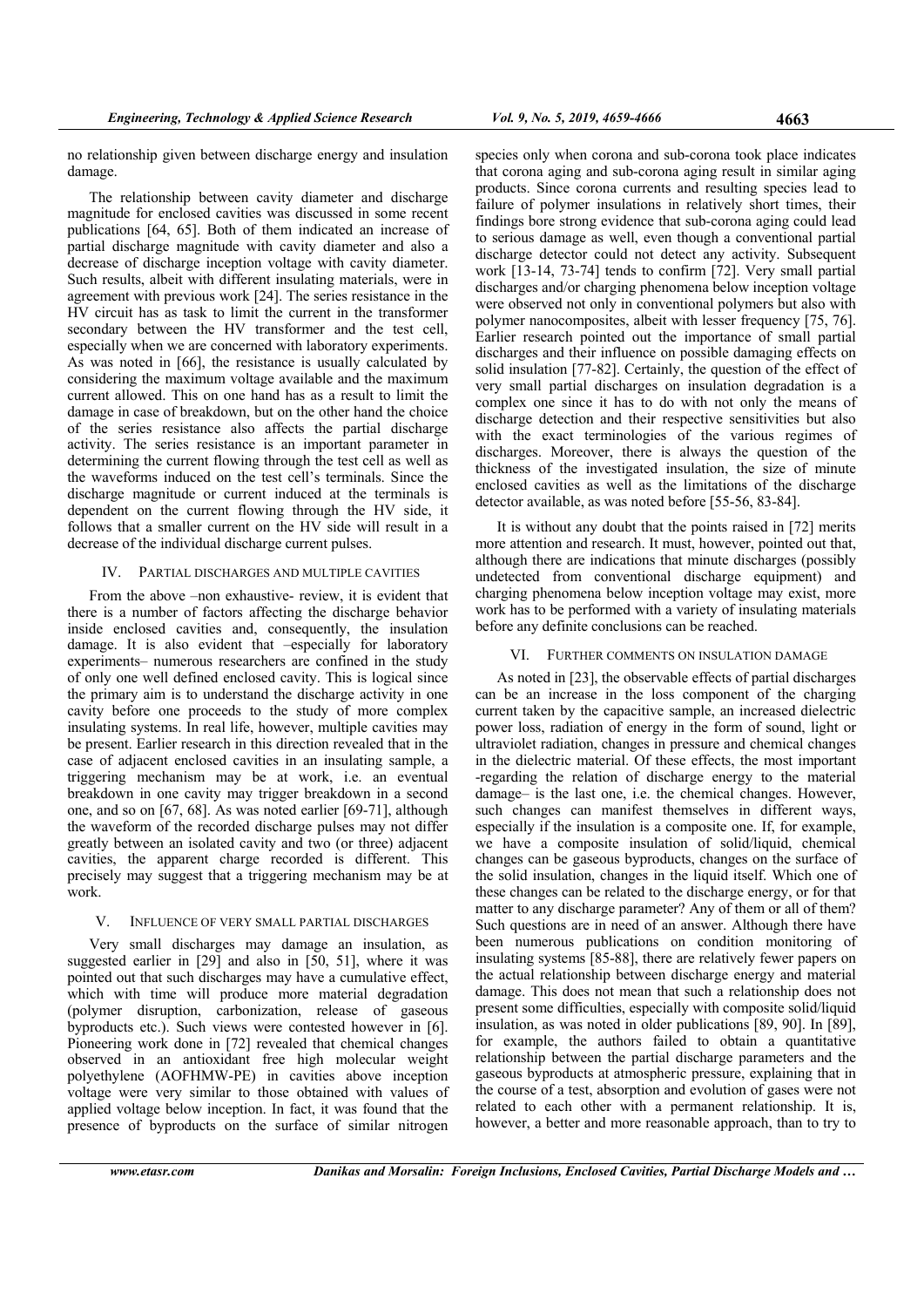correlate insulation damage with individual discharges, no matter how large their magnitudes are. Recent efforts, however, indicated that for different equipment with defects of the same type, the percentage of gases has similar values. The development of defects in high voltage equipment is accompanied not only by the growth of gas concentrations but also stabilization of the percentage of contents of gases at strictly defined levels. This gives some hope regarding the use of the gas content of oils as an additional criterion for interpreting the results of analysis of gases dissolved in oil and thus to try to correlate them with discharge energy [91]. In this respect, important work performed relatively recently should be taken into account [92-94].

It is true that in the context of the present paper, particular attention was given to the total partial discharge energy. This is not only in agreement with earlier publications [29, 47] but also in accordance with much older ones [95], where it was suggested that the energy dissipation of the individual discharge in an enclosed cavity appears to be more important than the discharge magnitude and the significance of cumulative energy dissipation was stressed.

#### VII. CONCLUSIONS

Partial discharges in enclosed cavities consist a major danger for insulating materials. Past research indicated that it is better to try to correlate discharge energy with insulation damage rather than individual discharge magnitudes with insulation damage. The role of sample thickness, the role of cavity dimensions, the role of series resistance in the HV circuit, the role of multiple cavities in the same insulation as well as the possible damaging role of small discharges and/or charging phenomena below inception voltage are reviewed. However, it should be noted that the notion of insulation damage is still an elusive one, especially if we consider composite insulating systems.

#### **RREFERENCES**

- [1] N. B. Timpe, "Partial discharge measurements in distributed parameter systems: cables", Engineering Dielectrics, Vol. I: Corona Measurements and Interpretation, ASTM Special Technical Publication, pp. 134-175, 1979
- [2] R. Bartnikas, "Corona discharge processes in voids", Engineering Dielectrics, Vol. I: Corona Measurements andInterpretation, ASTM Special Technical Publication, pp. 22-67, 1979
- [3] A. Kelen, "Studies on partial discharges on solid dielectrics: A contribution to the discharge resistance testing of insulating materials", Acta Polytechnica Scandinavica, No. EI 16, pp. 138, 1967
- [4] A. Gemant, "Die Verlustkurve Lufthaeltiger Isolierstoffe", Zeitscchrift der Technischen Physik, Vol. 13, pp. 184-189, 1932
- [5] A. Gemant, W. von Philippoff, "Die Funkenstrecke mit Vorkodensator", Zeitscchrift der Technischen Physik, Vol. 13, pp. 425-430, 1932
- F. H. Kreuger, Discharge detection in high voltage equipment, Heywood, London, United Kingdom, 1964
- [7] G. C. Crichton, P. W. Karlsson, A. Pedersen, "Partial discharges in ellipsoidal and spheroidal voids", IEEE Transactions on Electrical Insulation, Vol. 24, No. 2, pp. 335-342, 1989
- [8] M. G. Danikas, G. E. Vardakis, "The case of Pedersen's theory to model partial discharges in cavities enclosed in solid insulation: A criticism of some of its aspects from an electrical engineers' and from a physicists' point of view", Journal of Electrical Engineering, Vol. 52, No. 5-6, pp. 166-170, 2001
- [9] H. Repp, K. W. Nissen, P. Roehl, "Partial discharges in voids: inception conditions and detection limits", Siemens Forschung und Entwicklung Bericht, Vol. 12, pp. 101-106, 1983
- [10] M. G. Danikas, I. W. McAllister, G. C. Crichton, A. Pedersen, "Discussion: partial discharges in ellipsoidal and spheroidal voids", IEEE Transactions on Electrical Insulation, Vol. 26, pp. 537-539, 1991
- [11] Z. Achillides, M. G. Danikas, E. Kyriakides, "Partial discharge modeling and induced charge concept: Comments and criticism of Pedersen's model and associated measured transients", IEEE Transactions on Dielectrics and Electrical Insulation, Vol. 24, No. 2, pp. 1118-1122, 2017
- [12] M. G. Danikas, "Discharge studies in solid insulation voids", CEIDP Conference on Electrical Insulation and Dielectric Phenomena, USA, October 28-31, 1990
- [13] M. G. Danikas, A. M. Bruning, "Comparison of several theoretical subcorona to corona transition relations with recent experimental results", IEEE International Symposium on Electrical Insulation, USA, June 7-10, 1992
- [14] A. M. Bruning, M. G. Danikas, "Report on continuing work on parallel and non-parallel electric field chemical aging of polymer cavities", 4th International Conference on Conduction and Breakdown in Solid Dielectrics, Italy, June 22-25, 1992
- [15] J. H. Mason, "The deterioration and breakdown of dielectrics resulting from internal discharges", Proceedings of the IEE, Vol. 98, Pt. I, pp. 44- 59, 1951
- [16] J. H. Mason, "Breakdown of insulation by discharges", Proceedings of the IEE, Vol. 100, Pt. IIA, pp. 149-158, 1953
- [17] W. Boenig, "Luftgehalt und Luftspaltverteilung geschichteter Dielektrika", Archiv fuer Elektrotechnik, Vol. 48, pp. 85-96, 1963
- [18] A. Kelen, M. G. Danikas, "Evidence and presumption in PD diagnostics", IEEE Transactions on Dielectrics and Electrical Insulation, Vol. 2, No. 5, pp. 780-795, 1995
- [19] J. H. Mason, "Breakdown of solid dielectrics in divergent fields", Proceedings of the IEE, Vol. 102, Pt. C, pp. 254-263, 1955
- [20] J. H. Mason, "Discharges", IEEE Transactions on Electrical Insulation, Vol. 13, No. 4, pp. 211-238, 1978
- [21] E. Friedlander, J. R. Reed, "Electrical discharges in air gaps facing solid insulation in high-voltage equipment", Proceedings of the IEE, Vol. 100, Pt. IIA, pp. 121-131, 1953
- [22] S. I. Reynolds, "On the behavior of natural and artificial voids in insulation under internal discharge", AIEE Transactions on Power Apparatus and Systems, Vol. PAS-77, Pt. III, pp. 1604-1608, 1959
- [23] M. S. Naidu, V. Kamaraju, High voltage engineering, Tata McGraw-Hill, New Delhi, India, 2000
- [24] E. C. Rogers, "The self-extinction of gaseous discharges in cavities in dielectrics", Proceedings of the IEE, Vol. 105A, pp. 621-630, 1958
- [25] A. A. Hossam-Eldin, S. S. Dessouky, S. M. El Mekkaway, R. A. Abd El-Aal, "Internal discharges in cavities in solid dielectric materials", Journal of Electrical Engineering, Vol. 9, No. 4, Art. No. 13, 2009
- [26] R. J. Meats, A. W. Stannett, "Degradation of insulation materials by electrical discharges", IEEE Transactions on Power, Apparatus and Systems, Vol. PAS- 83, pp. 49-54, 1964
- [27] R. Bartnikas, G. L. d' Ombrain, "A study of corona discharge rate and energy loss in spark gaps", IEEE Transactions on Power, Apparatus and Systems, Vol. PAS-84, No. 9, pp. 770-778, 1965
- [28] I. Y. Megahed, B. C. Mansfield, R. E. Wootton, "Detection and measurement of discharges in cavities in solid dielectrics", Proceedings of the IEE, Vol. 114, No. 11, pp. 1822-1824, 1967
- [29] I. Y. Megahed, "The discharge-repetition rate in cavities in epoxy resin, polyethylene, and mica under alternating voltage conditions", IEEE Transactions on Electrical Insulation, Vol. 10, No. 2, pp. 69-74, 1975
- [30] T. Tanaka, Y. Ikeda, "Internal discharges in polyethylene with an artificial cavity", IEEE Transactions on Power, Apparatus and Systems, Vol. PAS-90, No. 4-6, pp. 2692-2702, 1971
- [31] R. J. Densley, B. Salvage, "Partial discharges in gaseous cavities in solid dielectrics under impulse voltage conditions", IEEE Transactions on Electrical Insulation, Vol. 6, No. 2, pp. 54-62, 1971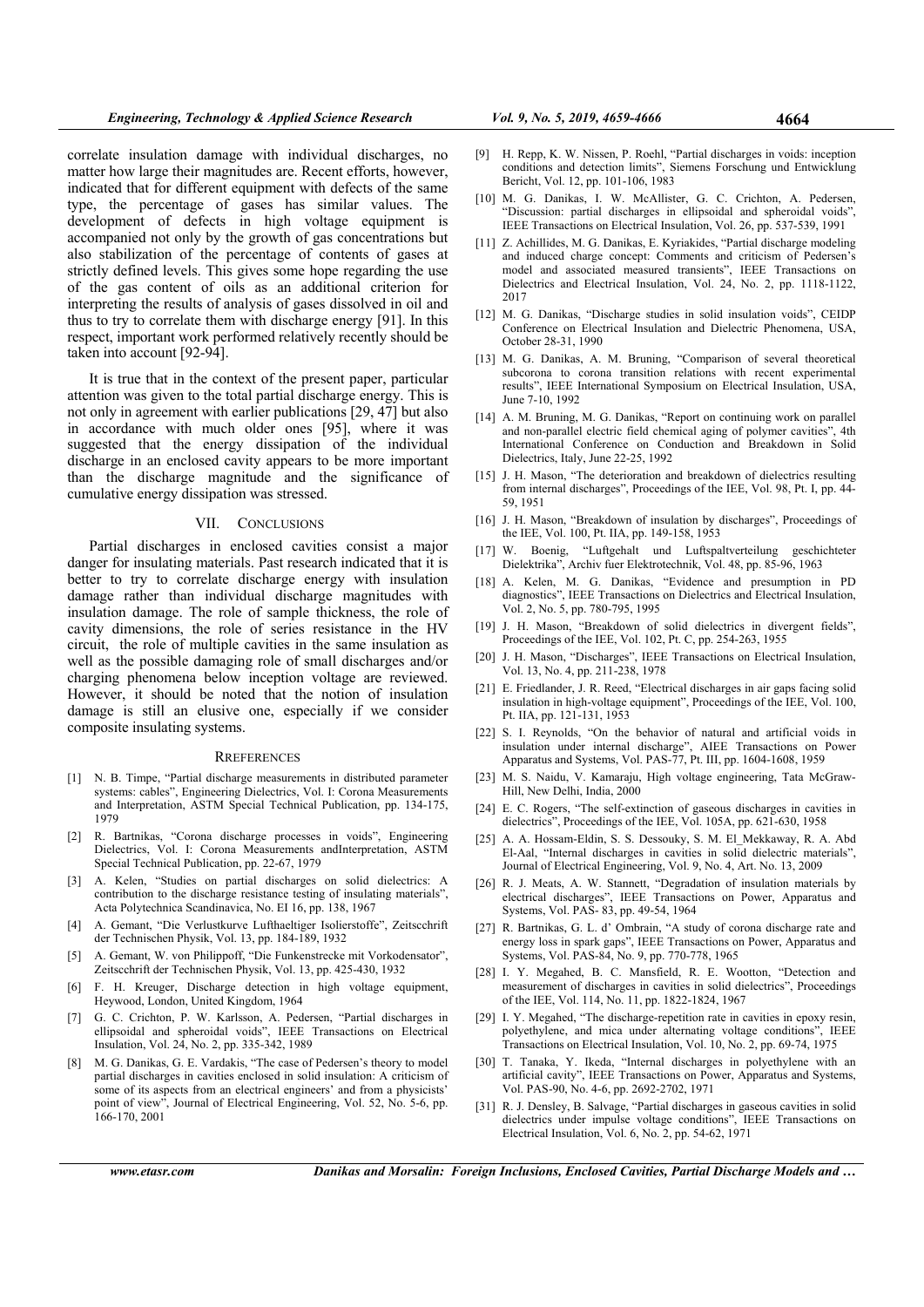- [32] H. Okamoto, M. Kanazashi, T. Tanaka, "Deterioration of insulating materials by internal discharge", IEEE Transactions on Power, Apparatus and Systems, Vol. PAS-96, No. 1, pp. 166-177, 1977
- [33] T. Tanaka, A. Greenwood, Advanced power cable technology: basic Concepts and testing, CRC Press, USA, 1983
- [34] T. Tanaka, A. Greenwood, Advanced power cable technology: present and future, CRC Press, USA, 1983
- [35] S. J. Rigby, B. M. Weedy, "Partial discharges in liquid-nitrogen impregnated taped-cable insulation", Proceedings of the IEE, Vol. 123, No. 2, pp. 165-170, 1976
- [36] K. Horii, A. J. Pearmain, A. J. McNerney, "Correlation of electrical breakdown of supercritical helium in short gaps with partial discharge in cable samples", Crygenics, Vol. 23, No. 2, pp. 102-106, 1983
- [37] P. N. Nikolopoulos, D. N. Diamantopoulos, "Behavior of pressboard-oil" insulation under alternating voltages of industrial frequency in a nonuniform electric field", Proceedings of the IEE, Vol. 130, Pt. A, No. 3, pp. 145-151, 1983
- [38] S. Selvakumar, R. S. Nema, "Low pressure discharges in narrow cylindrical voids", 3rd IEE International Conference on Dielectrics Materials, Measurements and Applications, United Kingdom, September 10-13, 1979
- [39] A. C. Gjaerde, Multi-factor ageing of epoxy: the combined effect of temperature and partial discharges, Ph.D. Thesis, Norwegian University of Science and Technology, Faculty of Electrical Engineering and Computer Science, Department of Power Engineering, 1994
- [40] B. Stenerhag, A. Danemar, "Partial discharge characteristics of some liquid impregnated system", 3rd IEE International Conference on Dielectrics Materials, Measurements and Applications, United Kingdom, September 10-13, 1979
- [41] J. P. Reynders, "Electrical detection of degradation caused by partial discharges in polythene", IEE International Conference on Dielectric Materials, Measurements and Applications, United Kingdom, July 21- 25, 1975
- [42] J. P. Reynders, "Measurement of the effects of partial discharge activity on low density polyethylene", 3rd IEE International Conference on Dielectrics Materials, Measurements and Applications, United Kingdom, September 10-13, 1979
- [43] R. R. Opoku, E. G. Robles, J. H. Mason, "Degradation and breakdown of polypropylene film by internal discharges", IEE International Conference on Dielectric Materials, Measurements and Applications, United Kingdom, July 21-25, 1975
- [44] J. H. Mason, "Enhancing the significance of PD measurements", IEEE Transactions on Dielectrics and Electrical Insulation, Vol. 2, No. 5, pp. 876-888, 1995
- [45] K. D. Wolter, J. Tanaka, J. F. Johnson, "A study of gaseous degradation products of corona-exposed polyethylene", IEEE Transactions on Electrical Insulation, Vol. 17, No. 3, pp. 248-252, 1982
- [46] J. Golinski, J. H. Calderwood, S. Zoledziowski, A. Sierota, "Partial discharges in a cylindrical void with a metal rod electrode", IEEE Transactions on Electrical Insulation, Vol. 17, No. 6, pp. 560-569, 1982
- [47] G. Garcia, B. Fallou, "Equipment for the energy measurement of partial discharges", 1st International Conference on Conduction and Breakdown in Solid Dielectrcs, France, July 4-8, 1983
- [48] F. Viale, J. Poitevin, B. Fallou, J. F. Morel, R. Buccianti, S. Yakov, S. Cesari, E. Serena, "Study of a correlation between energy of partial discharges and degradation of paper-oil insulation", CIGRE, Report 15- 12, pp. 1-9, 1982
- [49] A. R. Nosseir, M. M. A. Salama, A. Soliman, M. Rizk, "Discharge detection and measurement in voids in solid dielectrics", 1984 IEEE International Symposium on Electrical Insulation, Canada, June 11-13, 1984
- [50] M. G. Danikas, A study of the behavior of a uniaxially orientated polyethylene tape/oil insulating system subjected to electrical and thermal stresses, Ph.D. Thesis, University of London, Queen Mary College, Department of Electrical and Electronic Engineering, 1985
- [51] A. J. Pearmain, M. G. Danikas, "A study of the behavior of a uniaxially oriented polyethylene/oil insulating system subjected to electrical and

thermal stresses", IEEE Transactions on Electrical Insulation, Vol. 22, No. 4, pp. 373-382, 1987

- [52] R. Liao, J. Yan, L. Yang, M. Zhu, B. Liu, "Study of the relationship between damage of oil-impregnated insulation paper and evolution of phase-resolved partial discharge patterns", European Transactions on Electrical Power, Vol. 21, pp. 2112-2124, 2011
- [53] T. Tanmaneeprasert, P. L. Lewin, "The use of partial discharge analysis for the diagnosis of electrical ageing in polymeric insulation containing cavities", Electrical Insulation Conference, Canada, June 19-22, 2016
- [54] K. Theodosiou, D. P. Agoris, I. Gialas, I. Vitellas, "Measurements of partial discharges and power losses in PET films in high voltage AC fields", Journal of Electrical Engineering, Vol. 58, No. 5, pp. 250-256, 2007
- [55] M. G. Danikas, "Some possible new applications of a partial discharge (PD) model and its relation to PD detection sensitivity", European Transactions on Electrical Power, Vol. 6, No. 6, pp. 445-448, 1996
- [56] M. G. Danikas, G. E. Vassiliadis, "Models of partial discharges (PD) in enclosed cavities in solid dielectrics: A study of the relationship of PD magnitudes to the sensitivity of PD detectors and some further comments on insulation lifetime", Journal of Electrical Engineering, Vol. 54, No. 5-6, pp. 132-135, 2003
- [57] A. A. Hossam-Eldin, "Analysis of discharge damage and breakdown in gaseous Cavities in insulating materials", Journal of Physics D: Applied Physics, Vol. 17, pp. 421-428, 1984
- [58] E. Jahoda, J. Kudelcik, "Internal partial discharge in cavity of polyurethane", Procedia Engineering, Vol. 192, pp. 365-369, 2017
- [59] T. Tanmaneeprasert, P. L. Lewin, "Electrical treeing and ageing characteristics in cavities of low density polyethylene dielectrics on partial discharge measurements", IEEE Conference on Electrical Insulation and Dielectric Phenomena, Canada, October 16-19, 2016
- [60] T. Tanaka, T. Okamoto, K. Nakanishi, T. Miyamoto, "Aging and related Phenomena in modern electric power systems", IEEE Transactions on Electrical Insulation, Vol. 28, No. 5, pp. 826-844, 1993
- [61] J. C. Devins, "The physics of partial discharges in solid dielectrics", IEEE Transactions on Electrical Insulation, Vol. 19, No. 5, pp. 475-495, 1984
- [62] J. P. Habas, J. M. Arrouy, F. Perrot, "Effects of electric partial discharges on the rheological and chemical properties of polymers used in HV composite insulators after railway service", IEEE Transactions on Dielectrics and Electrical Insulation, Vol. 16, No. 5, pp. 1444-1454, 2009
- [63] M. Kannan, P. Sreejaya, "Partial discharge detection in solid dielectrics", International Journal of Scientific and Engineering Research, Vol. 4, No. 8, 2013
- [64] Z. Lei, J. Song, M. Tian, X. Cui, C. Li, M. Wen, "Partial discharges in cavities in ethylene propylene rubber", IEEE Transactions on Dielectrics and Electrical Insulation, Vol. 21, No. 4, pp. 1647-1659, 2014
- [65] I. Kolcunova, M. Sipos, "Measurement of partial discharge in discshaped voids", 8th International Scientific Symposium on Electrical Power Engineering (Elektroenergetika 2015), Slovakia, September 16- 18, 2015
- [66] M. G. Danikas, A. Kelen, "Diagnostic PD pulse techniques: a discussion on possibilities and limitations", Nordic Insulation Symposium, Norway, June 10-12, 1996
- [67] D. P. Agoris, N. D. Hatziargyriou, "Two voids model for simulation of partial discharges in solid dielectrics", Modelling, Simulation & Control, Vol. 42, No. 2, pp. 1-14, 1992
- [68] M. G. Danikas, "Partial discharge behavior of two (or more) adjacent cavities in polyethylene samples", Journal of Electrical Engineering, Vol. 52, No. 01-02, pp. 36-39, 2001
- [69] D. P. Agoris, N. D. Hatziargyriou, "Approach to partial discharges development in closely coupled cavities embedded in solid dielectrics by the lumped capacitance model", IEE Proceedings-A, Vol. 140, No. 2, pp. 131-134, 1993
- [70] D. P. Agoris, N. D. Hatziargyriou, "A modelistic consideration of the interaction between discharges in cavities of solid dielectrics", 8th